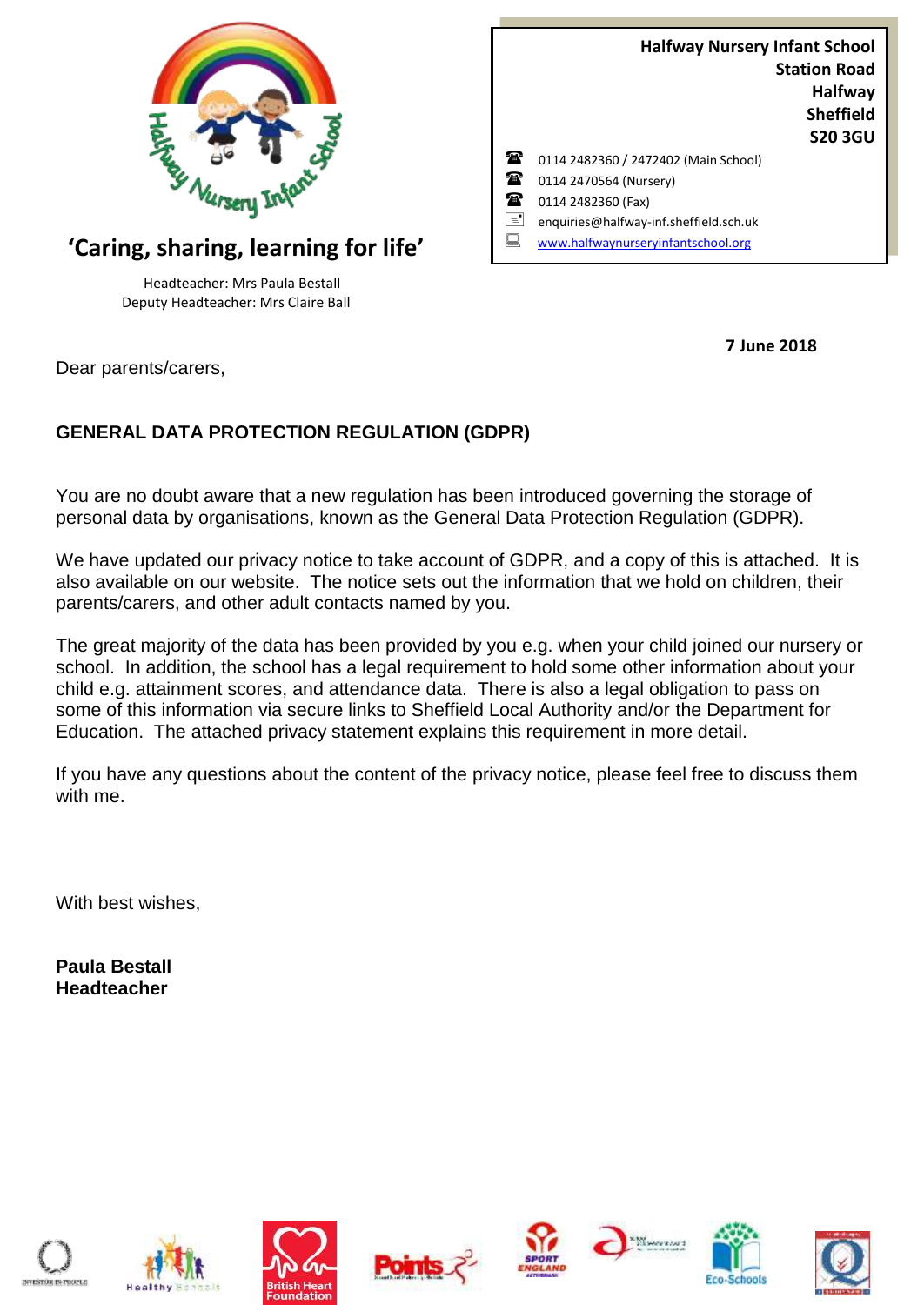

# **General Data Protection Regulation Notice**

# **Who processes your information?**

Halfway Nursery Infant School is the data controller of the personal information you provide to us. This means the school determines the purposes for which, and the manner in which, any personal data relating to pupils and their families is to be processed.

In some cases, your data will be outsourced to a third party processor. However, this will only be done with your consent, unless the law requires the school to share your data. Where the school outsources data to a third party processor, the same data protection standards that Halfway Nursery Infant School upholds are imposed on the third party processor.

## **Why do we collect and use your information?**

Halfway Nursery Infant School holds the legal right to collect and use personal data relating to pupils and their families, and we may also receive information regarding them from their previous school, Local Authority and/or the Department for Education (DfE). We collect and use personal data in order to meet legal requirements and legitimate interests set out in the GDPR and UK law, including those in relation to the following:

- Article 6 and Article 9 of the GDPR
- Education Act 1996
- Regulation 5 of The Education (Information About Individual Pupils) (England) Regulations 2013

In accordance with the above, the personal data of pupils and their families is collected and used for the following reasons:

- To support pupil learning
- To monitor and report on pupil progress
- To provide appropriate pastoral care
- To assess the quality of our service
- To comply with the law regarding data sharing
- To safeguard pupils

#### **Which pupil data is collected?**

The categories of pupil information that the school collects, holds and shares include the following:

- Personal information e.g. names, pupil numbers and addresses
- Characteristics e.g. ethnicity, language, nationality, country of birth and free school meal eligibility
- Attendance information e.g. number of absences and absence reasons
- Assessment information e.g. national curriculum assessment results
- Relevant medical information
- Information relating to SEND
- Behavioural information e.g. number of temporary exclusions

Whilst the majority of the personal data you provide to the school is mandatory, some is provided on a voluntary basis. When collecting data, the school will inform you if you are required to provide this data, and if your consent is needed. Where consent is required, the school will provide you with specific and explicit information with regards to the reasons the data is being collected and how the data will be used.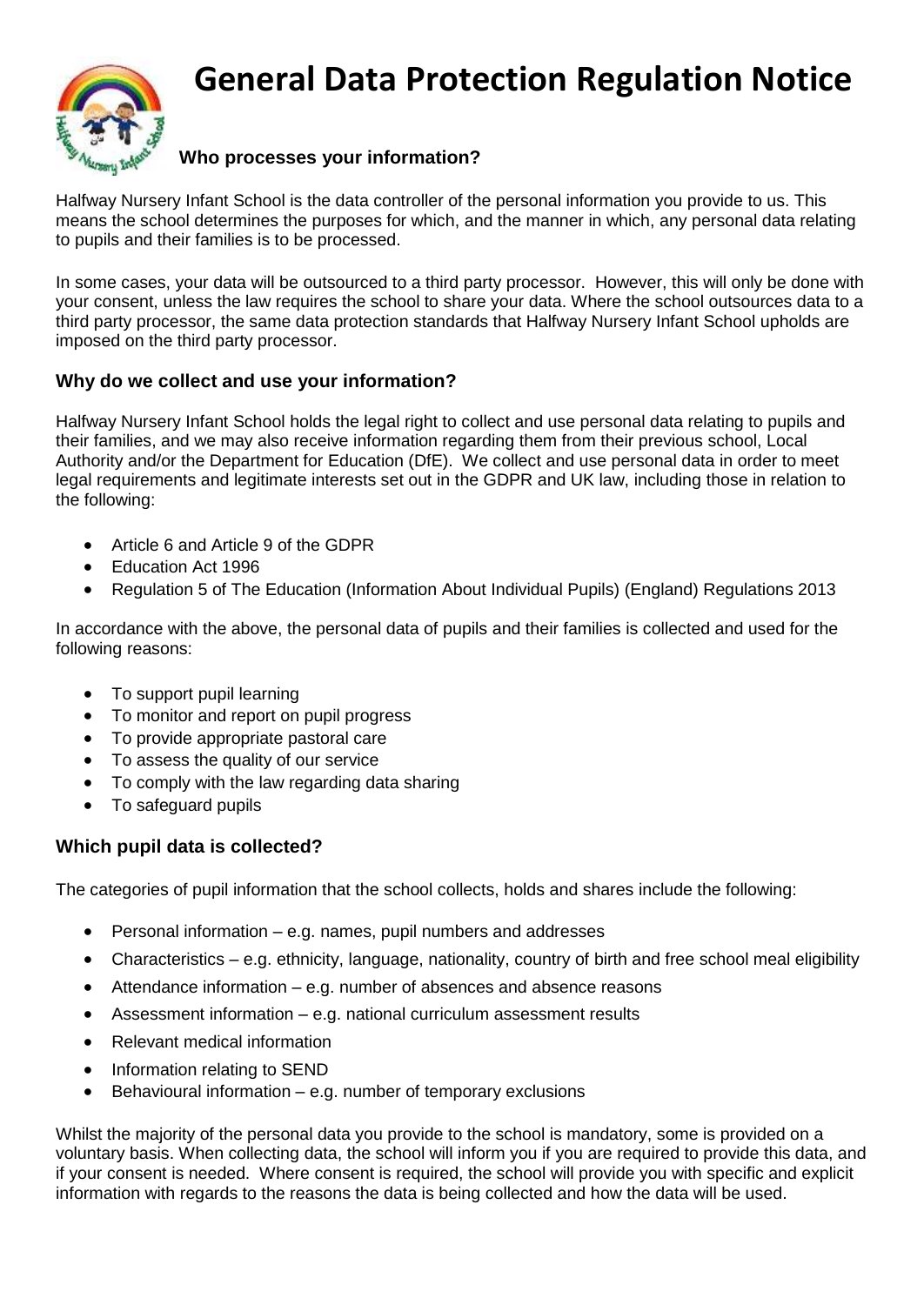## **Which parent/carer and other named adult contact data do we collect?**

The categories of information we collect in relation to parents/carers and other named adult contacts include:

#### **Names, addresses and telephone numbers**

#### Reasons:

We ask you for details of 4 named adults to ensure that we are able to contact at least one of these if, for example, your child is taken ill and needs to be collected from school.

We use the Teachers2Parents text messaging service to send text messages to the priority mobile number provided by you e.g. to send reminders about special school events or changes to the planned school programme.

#### **Email addresses**

#### Reasons:

We distribute weekly newsletters by email. Providing us with an email address ensures that you receive these promptly and reliably each week. Our on line booking system [\(www.hnibooking.co.uk\)](http://www.hnibooking.co.uk/) provides a convenient and foolproof way for you to book appointments for parents' evenings. We use the email address you provide to send you confirmation of your booking.

#### **Parent date of birth and national insurance number**

#### Reason:

This is non-mandatory, but, if provided, enables the local authority to identify those parents whose children are eligible for income based free school meals and free milk. The school receives additional funding to support children's learning based on the number of children who are eligible (Pupil Premium).

Our online payment system [\(www.hnipay.co.uk\)](http://www.hnipay.co.uk/) enables you to pay easily and conveniently for Superkids, school trips, after school clubs and milk. The system acts as a portal to the highly secure Paypal service [www.hnipay.co.uk](http://www.hnipay.co.uk/) itself does **NOT** store any sensitive data, such as your bank account details.

# **For how long is your data stored?**

Personal data relating to pupils at Halfway Nursery Infant School and their families is stored in line with the school's GDPR Data Protection Policy.

In accordance with the GDPR, the school does not store personal data indefinitely. Data is only stored for as long as is necessary to complete the task for which it was originally collected.

#### **Will my information be shared?**

The school is required to share pupils' data with the DfE on a statutory basis. The National Pupil Database (NPD) is managed by the DfE and contains information about pupils in schools in England. Halfway Nursery Infant School is required by law to provide information about our pupils to the DfE as part of statutory data collections, such as the school census, and some of this information is then stored in the NPD. The DfE may share information about our pupils from the NDP with third parties who promote the education or wellbeing of children in England by:

- Conducting research or analysis.
- Producing statistics.
- Providing information, advice or guidance.